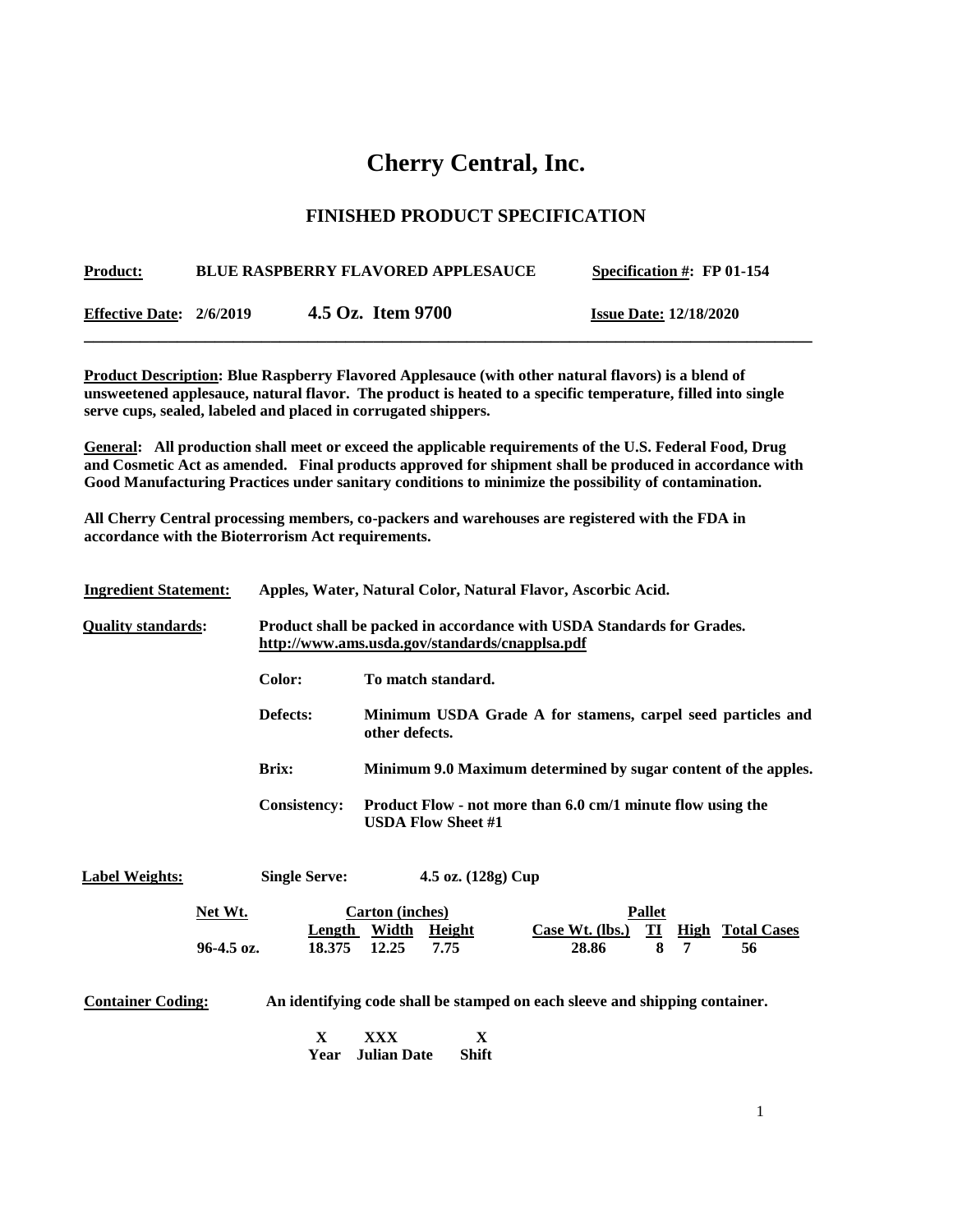| Allergens:                | Unsweetened Blue Raspberry Applesauce is allergen free. The processing facility<br>is allergen free                                                        |
|---------------------------|------------------------------------------------------------------------------------------------------------------------------------------------------------|
| <b>Shelf Life:</b>        | 18 months under optimum conditions. Store in cool, dry location                                                                                            |
| <b>Gluten Statement:</b>  | <b>Unsweetened Blue Raspberry is Gluten Free</b>                                                                                                           |
| <b>Country of Origin:</b> | USA                                                                                                                                                        |
| <b>Proposition 65:</b>    | Be advised, this products supplied by Cherry Central is in compliance with CA Prop. 65.<br>None of our ingredients are stated in the CA Prop. 65 document. |
| <b>GMO Statement:</b>     | Available upon request                                                                                                                                     |

## **Nutritional Panel:**

| <b>Nutrition Facts</b>                                                                                                                                              |                |
|---------------------------------------------------------------------------------------------------------------------------------------------------------------------|----------------|
| servings per container                                                                                                                                              |                |
| <b>Serving size</b>                                                                                                                                                 | 4.5 oz (128g)  |
|                                                                                                                                                                     |                |
| Amount per serving                                                                                                                                                  |                |
| Calories                                                                                                                                                            | 50             |
|                                                                                                                                                                     | % Daily Value* |
| Total Fat 0g                                                                                                                                                        | 0%             |
| Saturated Fat 0g                                                                                                                                                    | <b>0%</b>      |
| Trans Fat 0g                                                                                                                                                        |                |
| Cholesterol 0mg                                                                                                                                                     | 0%             |
| Sodium 0mg                                                                                                                                                          | <b>0%</b>      |
| <b>Total Carbohydrate 14g</b>                                                                                                                                       | 5%             |
| Dietary Fiber 1g                                                                                                                                                    | 4%             |
| Total Sugars 12g                                                                                                                                                    |                |
| Includes 0g Added Sugars                                                                                                                                            | 0%             |
| Protein 0g                                                                                                                                                          |                |
| Vitamin D 0mcg                                                                                                                                                      | 0%             |
| Calcium 5mg                                                                                                                                                         | 0%             |
| Iron 0mg                                                                                                                                                            | 0%             |
| Potassium 95mg                                                                                                                                                      | 2%             |
| Vitamin C 91mg                                                                                                                                                      | 100%           |
| *The % Daily Value tells you how much a nutrient in a<br>serving of food contributes to a daily diet. 2,000 calories a<br>day is used for general nutrition advice. |                |
| Calories per gram:<br>Fat 9 • Carbohydrate 4 •                                                                                                                      | Protein 4      |

Craig Jahn

**\_\_\_\_\_\_\_\_\_\_\_\_\_\_\_\_\_\_\_\_\_\_\_\_\_\_\_\_\_\_**

**Contacts:**

**Craig Johnson**